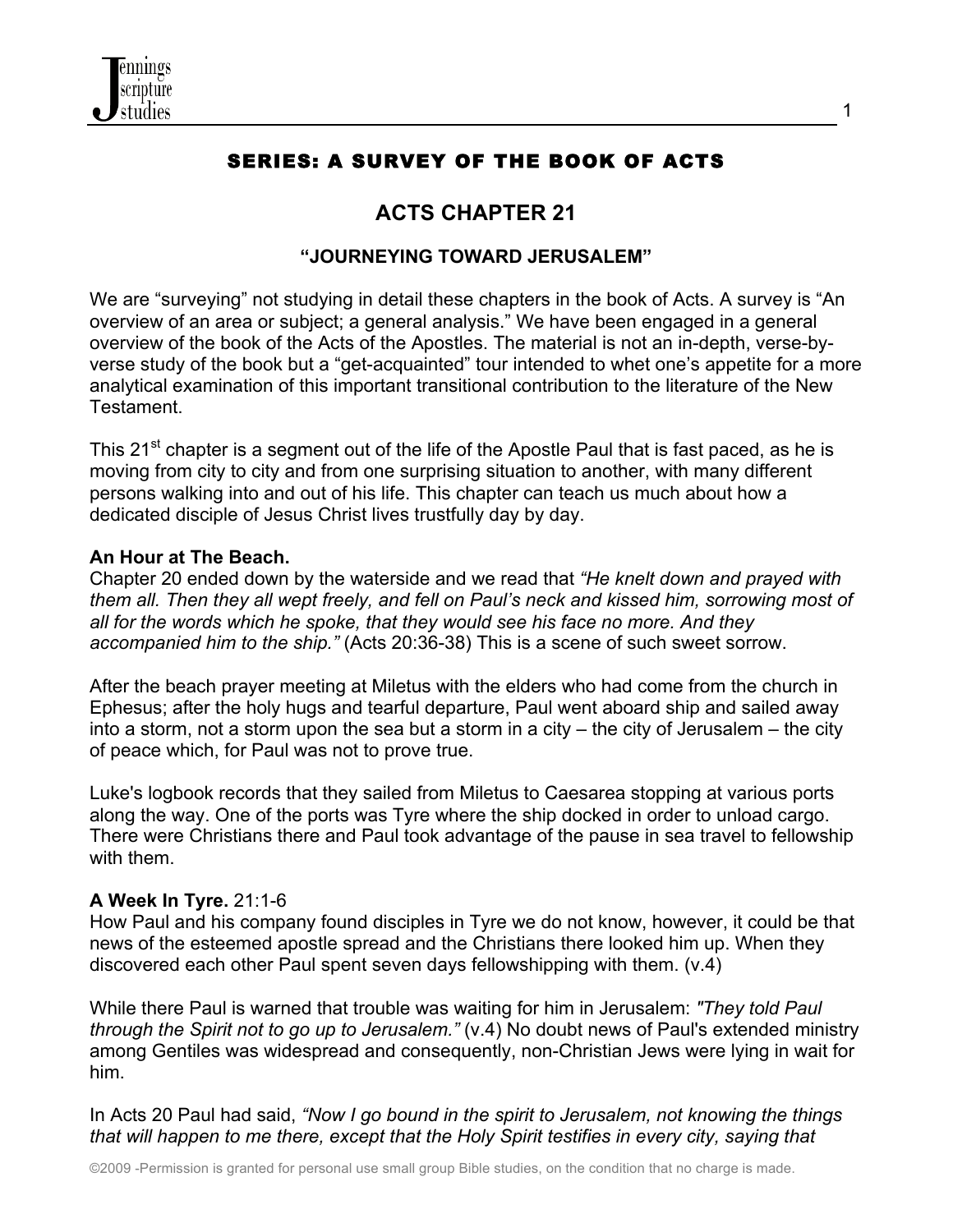*chains and tribulations await me. But none of these things move me; nor do I count my life dear to myself, so that I may finish my race with joy, and the ministry which I received from the Lord Jesus, to testify to the gospel of the grace of God."* (vs.22-24)

At the and of the seven day break in his sea journey, Paul took his leave of the disciples in Tyre. We read: *"They all accompanied us, with wives and children, till we were out of the city. And we knelt down on the shore and prayed. When we had taken our leave of one another, we boarded the ship, and they returned home."*

What a beautiful farewell party that must have been! Entire families accompanied Paul to the ship. Can't you imagine that later in life those children, who were present on that occasion, could recall to others that they had seen and heard the great apostle Paul. Thank God for church bodies which include entire families. What an object lesson this scene must have been to unsaved people looking on.

After the goodbyes had been said and prayers had been prayed, Paul and company went aboard ship and sailed onward. He would never again pass this way.

## **A Day in Ptolemais.** v.7

*"And when we had finished our voyage from Tyre, we came to Ptolemais, greeted the brethren, and stayed with them one day."*

We do not know who these brethren were or how many of them there were, but they had the privilege and pleasure of spending an entire day with the apostle Paul. Wouldn't you like to have the opportunity to spend a day with him? What would you like to talk with him about? What questions would you ask him?

We do not know what Paul talked to these disciples about but we can be assured that it was a Christo-centric conversation! I am quite certain that he did not waste time talking about the weather, politics or sports. Through the years it has amazed me, as I have listened to Christians in church talking about the most incidental matters, when they supposedly have gathered together to talk about eternal things.

#### **Many Days in Caesarea.** vs. 8-14

Caesarea was the nearest seaport to Jerusalem. For the time being, Paul's ship journey was over and now he travels by land from Caesarea to Jerusalem.

However, before he proceeds to Jerusalem, he spent a period of time in Caesarea at the house of Philip the evangelist. What a reunion this must have been! The last time that Paul and Philip were mentioned in the same paragraph is in Acts 8 – *"As for Saul, he made havoc of the church, entering every house, and dragging off men and women, committing them to prison. Therefore those who were scattered went everywhere preaching the word. Then Philip went down to the city of Samaria and preached Christ to them."* (Acts 8:3-5)

Paul (Saul) had overseen the stoning of Stephen who, along with Philip, was a deacon in the first church. (Acts 6:5) Philip was running for his life and Paul, then called Saul, the Christianhater, was in hot pursuit! Former enemies were now friends; the persecutor Paul was now on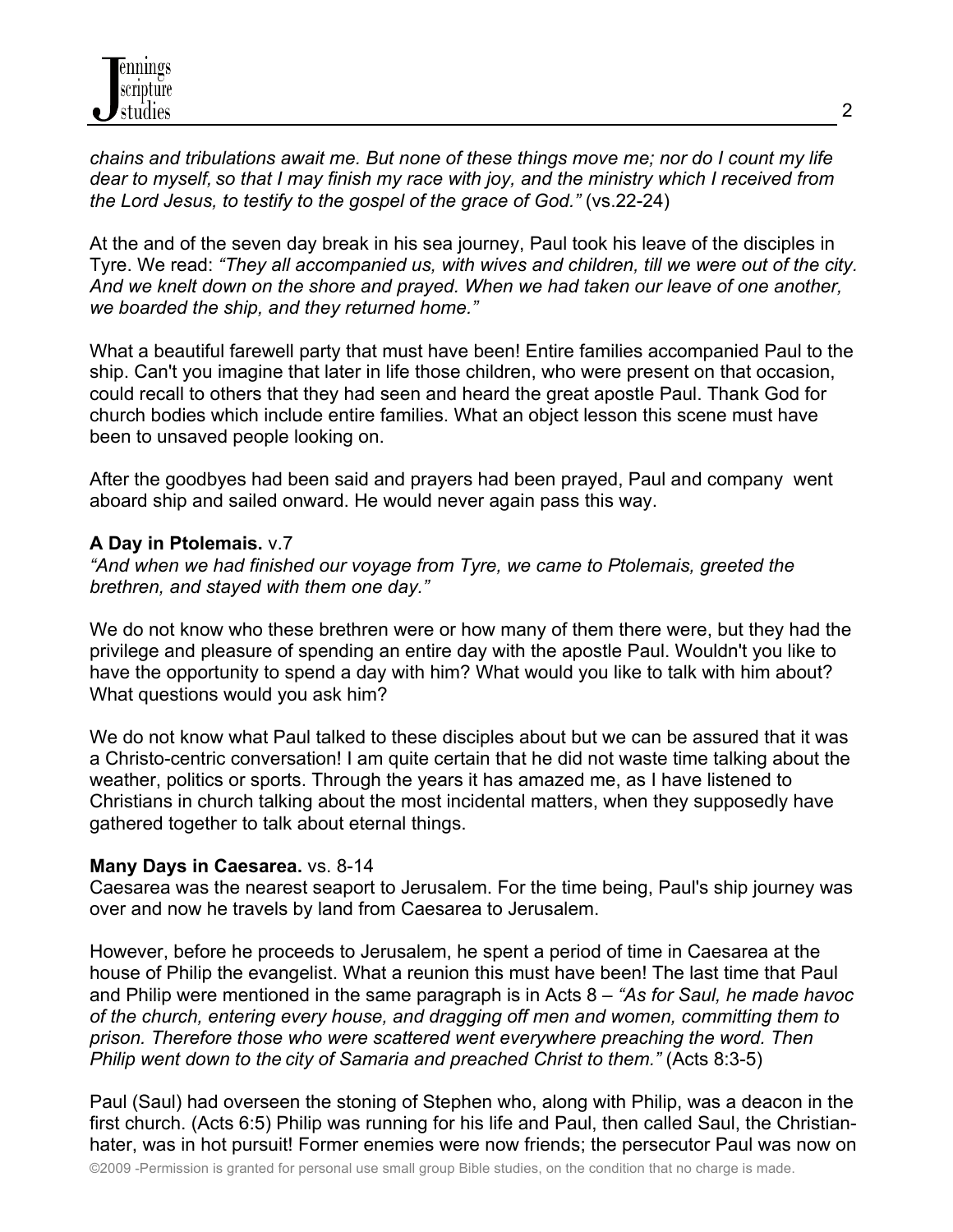the same team as preacher Philip. What a change in relationships the Gospel makes! No doubt they had wonderful fellowship centered in their Savior.

### *A Warning to Paul*

While in Caesarea God sent a prophet named Agabus from Jerusalem to Caesarea with a warning. Agabus knew that the atmosphere in the holy city would be dangerous for Paul because news of his ministry to Gentiles was widespread. Agabus knew that Paul would face hostility and it would be dangerous for him to continue his journey to Jerusalem.

Agabus not only verbalize his warning to Paul but he visualized what was likely to happen when Paul arrived in Jerusalem. Verses 10 and 11 contain this warning: *"He took Paul's belt, bound his own hands and feet, and said, "Thus says the Holy Spirit, 'So shall the Jews at Jerusalem bind the man who owns this belt, and deliver him into the hands of the Gentiles.'"*

Paul's friends begged him to avoid Jerusalem. The scene became emotional. However, he refused to turn back. He said, *"What do you mean by weeping and breaking my heart? For I am ready not only to be bound, but also to die at Jerusalem for the name of the Lord Jesus."* (v.13)

I had a pastor friend who was near death from a lingering illness. He sent me an e-mail in which he said. "Do not try to pray me out on heaven!" He went on to say. "I am looking forward to going home and meeting my Lord and Savior Jesus Christ."

Paul was determined to go to Jerusalem for he was ready to die for the cause of Christ if necessary. In other words he was saying to his friends in Caesarea, "Do not try to pray me out of Jerusalem!" I like the way that verse 14 puts an end to the efforts to dissuade Paul: *"So when he would not be persuaded, we ceased, saying, "The will of the Lord be done."*

These friends of Paul were wise and mature Christians for they turned the entire matter over to the Lord for His will to be done. We cannot make spiritual decisions regarding the Lord's will for another person. Each person must seek and sense the Lord's will for themselves and do it regardless of what others may think. Ultimately, our decisions must be guided by the Holy Spirit, not the emotions and opinions of other people. The matter being settled, *"we packed and went up to Jerusalem."* (v.15)

The memory of fellowship with these friends must have been a great comfort to Paul as he exited Caesarea. There was Philip, the evangelist; Paul, the apostle; Agabus, the prophet and Philip's four daughters who prophesied. Thank God for Christian associates and friends!

## **Difficult Days in Jerusalem.** vs. 15-40

When Paul arrived in Jerusalem he found lodging in the home of *"one of the early disciples"* (v.16) named Mnason. Whatever the length of time Paul spent with Mnason, it was the last quiet and peaceful period that Paul would experience for a very long time. After getting settled in Mnason's house, Paul reported to pastor James and the church in Jerusalem. How long an interval there was between his arrival and his appointment with James and the elders of the church is not known.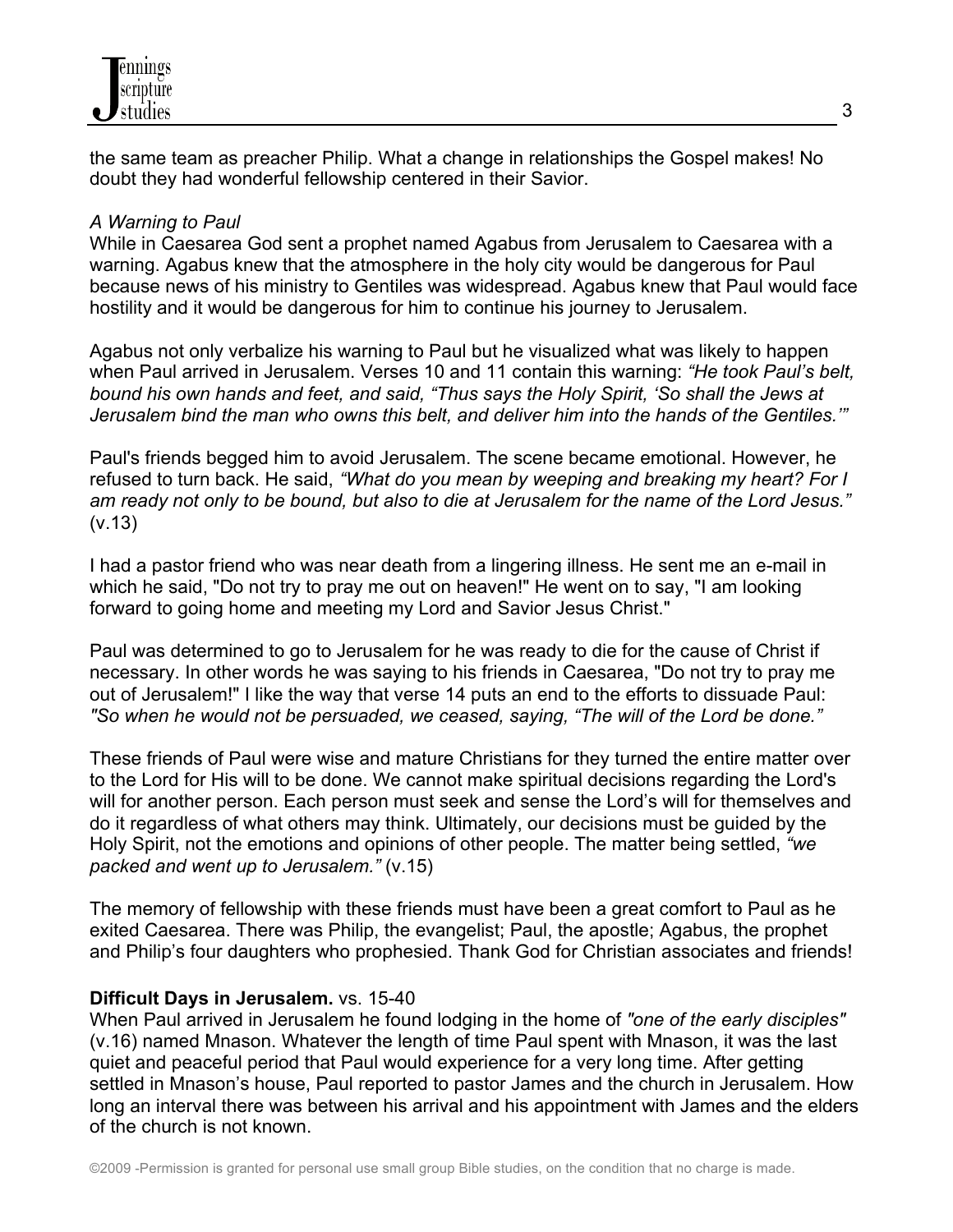It has been suggested that Paul was out of the will of God by going to Jerusalem and if he had heeded the warnings that he had previously received he would not have been arrested. However, a study of the following Scriptures reveals that Paul was in the will of God by going to Jerusalem and what ever took place there was wholly within the plan and purposes of God.

- Ananias had foretold to Paul that he was called to suffer for the name of the Lord Jesus. (Acts 19:15-16)
- Paul knew that bonds and imprisonment awaited him in every city. (Acts 20:22-24)
- Paul knew also that he would go to Jerusalem and then to Rome. (Acts19:21-22)
- Paul's friends in Tyre had told him that he should not go to Jerusalem. (Acts 21:4)
- Paul had been told by Agabus what would happen to him when he arrived in Jerusalem. (Acts 21:13)
- Paul personally knew that it was the will of God for him to go to Jerusalem even though his witness there would not be accepted. (Acts 22:17-18; 23:11)

## *The Appointment With Pastor James And The Elders.*

Paul met with the pastor of the Jerusalem church, James, and elders of the church. He had been sent out from this church and now he returns to report on his missionary endeavors. He declared what God had done among the Gentiles through his ministry and the church received his report joyfully.

Verses 19 and 20 indicate that *"When he had greeted them, he told in detail those things which God had done among the Gentiles through his ministry. And when they heard it, they glorified the Lord. And they said to him, "You see, brother, how many myriads of Jews there are who have believed, and they are all zealous for the law…."*

#### *The Advice From James And The Elders.*

The church leaders encouraged Paul to undertake the Nazarite Vow to protect himself and the church at Jerusalem. Their reasoning was that there were thousands of Jews who were believers in Christ and yet they were still zealous for the Law of Moses. After all, that was their religious heritage and to totally reject the Law, in the eyes of their unsaved fellow countrymen, was to be interpreted as rejecting Moses.

We must remember that this was a period of transition. Grace was a new concept to these Jewish believers in Christ and they were reluctant to appear to be disrespecting the Mosaic Law. Did many of us fully understand the difference between Law and Grace when we were first saved? I think not.

They admired Moses on the one hand and had accepted Christ on the other. This was Moses mixed with Jesus. Paul knew that this was the transition era from the Old Covenant to the New Covenant. We see him here following the principle of *"becoming a Jew to the Jews that he might win the Jew."* (I Cor. 9:20) Some since have severely criticized Paul for what he did on this occasion, but they were not there in that atmosphere. Paul became all things to all men that he might win some.